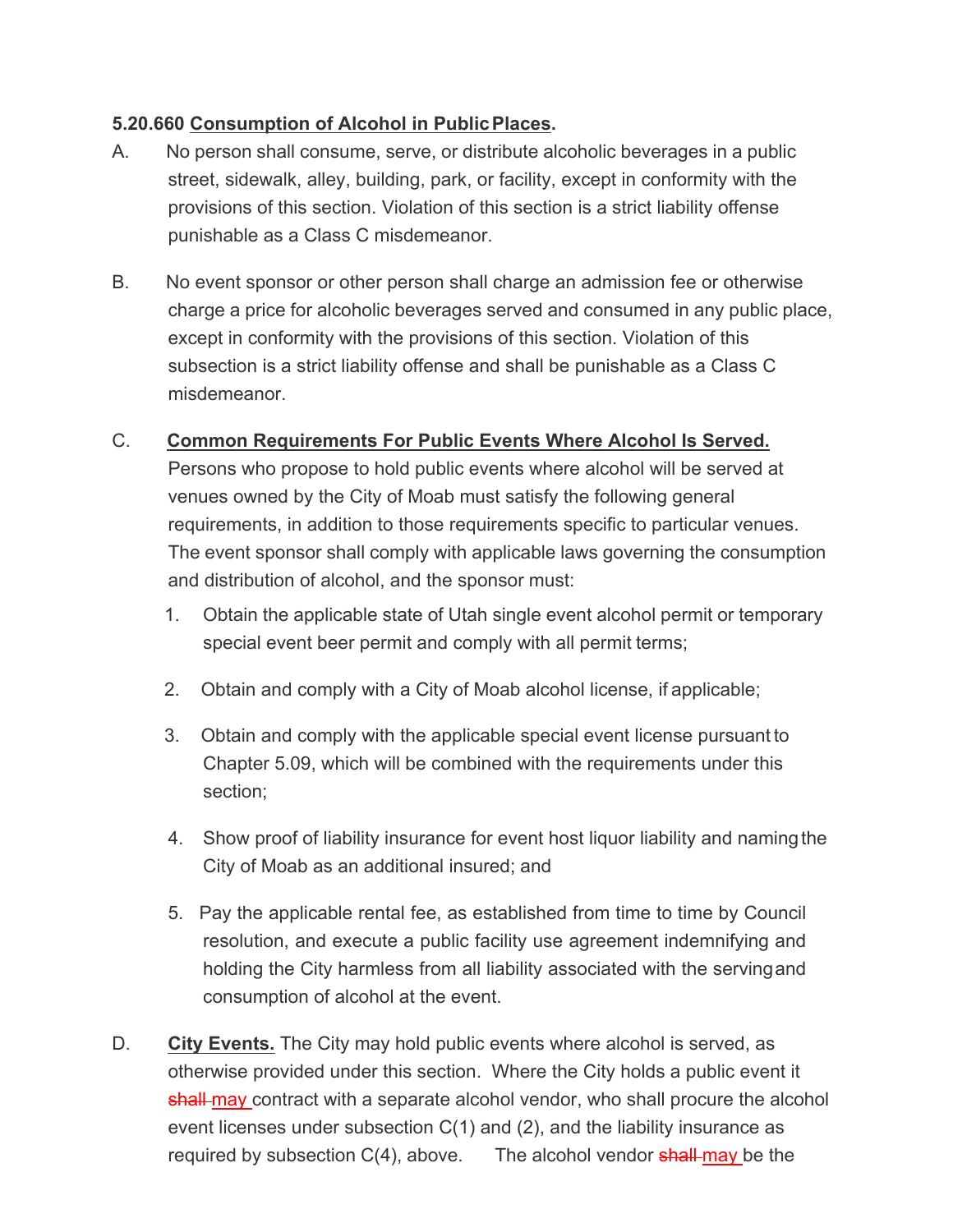event sponsor for purposes of all alcohol-related compliance under this section. If the City holds the event it has discretion to waive or modify the other requirements of subsection C.

- E. **Public Events at Certain Parks.** The serving, consumption, and sale of alcoholic beverages at public events held at Swanny City Park, the Center Street Ballfields, Lions Park, or Old City Park may be permitted by the City Council administrative approval, unless approval is required under the Special Events Code or other City Code. Serving of alcohol shall be limited to the hours of tentwelve ap.m. until seven nine p.m. during the event. Areas designated for the serving of alcoholic beverages must be located at least one hundred feet away from designated playgrounds, the skate-park, the Moab Recreation and Aquatic Center, and similar facilities.
- F. **Private Events at Certain Parks.** The serving, consumption, and sale of alcoholic beverages at private events held at Swanny City Park, the Center Street Ballfields, Lions Park, or Old City Park may be permitted by administrative approval, unless approval is required under the Special Events Code or other City Code. Serving of alcohol shall be limited to the hours of twelve p.m. until nine p.m. during the event. Areas designated for the serving of alcoholic beverages must be located at least one hundred feet away from designated playgrounds, the skate-park, the Moab Recreation and Aquatic Center, and similar facilities.

**Events on Public Streets.** The serving, consumption, and sale of alcoholic beverages at public events held on a public street may be permitted by the City Council, provided that the event sponsor obtains a special event license (Level II) pursuant to Chapter 5.09. Serving of alcohol shall be limited to the hours of ten-twelve pa.m. until nine p.m. during the event.

- G. **Events at MARCCity Facilities.** The serving, consumption, and sale of alcoholic beverages at public events held at the Moab Arts and Recreation Center (MARC) city facilities may be approved by the City Council.
	- 1. City staff is authorized to approve privately hosted social gatherings at the Moab Arts and Recreation Center (MARC) where alcohol may be served. Sponsors of private events at the MARC must:
		- a. Pay the applicable rental fee, as established from time to time by Council resolution, and execute a public facility use agreement indemnifying and holding the City harmless from all liability associated with the serving and consumption of alcohol at the event; and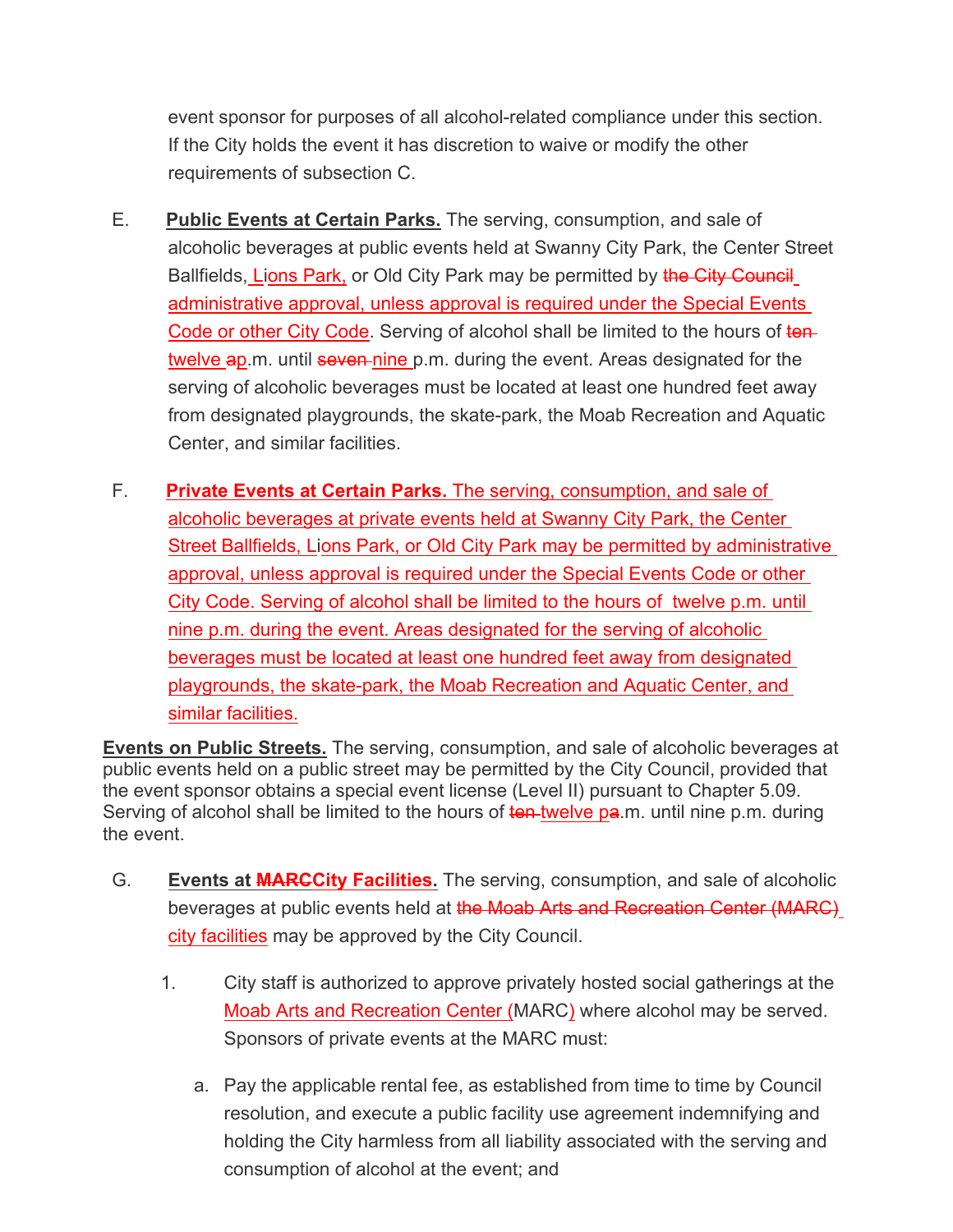- b. Comply with applicable lawsgoverning the consumption and distribution of alcohol;
- c. All events at the MARC shall be concluded by eleven p.m. Serving of alcohol at **public or** private events shall be concluded no later than 10:30 p.m.
- 2. City staff is authorized to approve privately hosted social gatherings at the Moab Recreation and Aquatic Center (MRAC) where alcohol may be served. Sponsors of private events at the MRAC must:
	- a. Pay the applicable rental fee, as established from time to time by Council resolution, and execute a public facility use agreement indemnifying and holding the City harmless from all liability associated with the serving and consumption of alcohol at the event;
	- b. Comply with applicable lawsgoverning the consumption and distribution of alcohol;
	- c. All events at the MRAC shall be concluded by the normal business hours of the MRAC.
- H. **Public Events at County Facilities.** The serving, consumption, and sale of alcoholic beverages to the public at facilities owned by Grand County within the City may be permitted by the City provided each of the following conditions are met:
	- 1. The event sponsor obtains approval from Grand County;
	- 2. The event sponsor obtains the applicable state of Utah single eventpermit or temporary special event beer permit and abides by all terms and conditions of the state of Utah permit;
	- 3. The event sponsor obtains the applicable City of Moab alcohol licenses; and
	- 4. The event sponsor obtains the applicable special event license pursuant to Chapter 5.09.
- I. A "privately hosted social gathering" shall be defined as any social, recreational, or business event for which all or a portion of the MARC has been leased or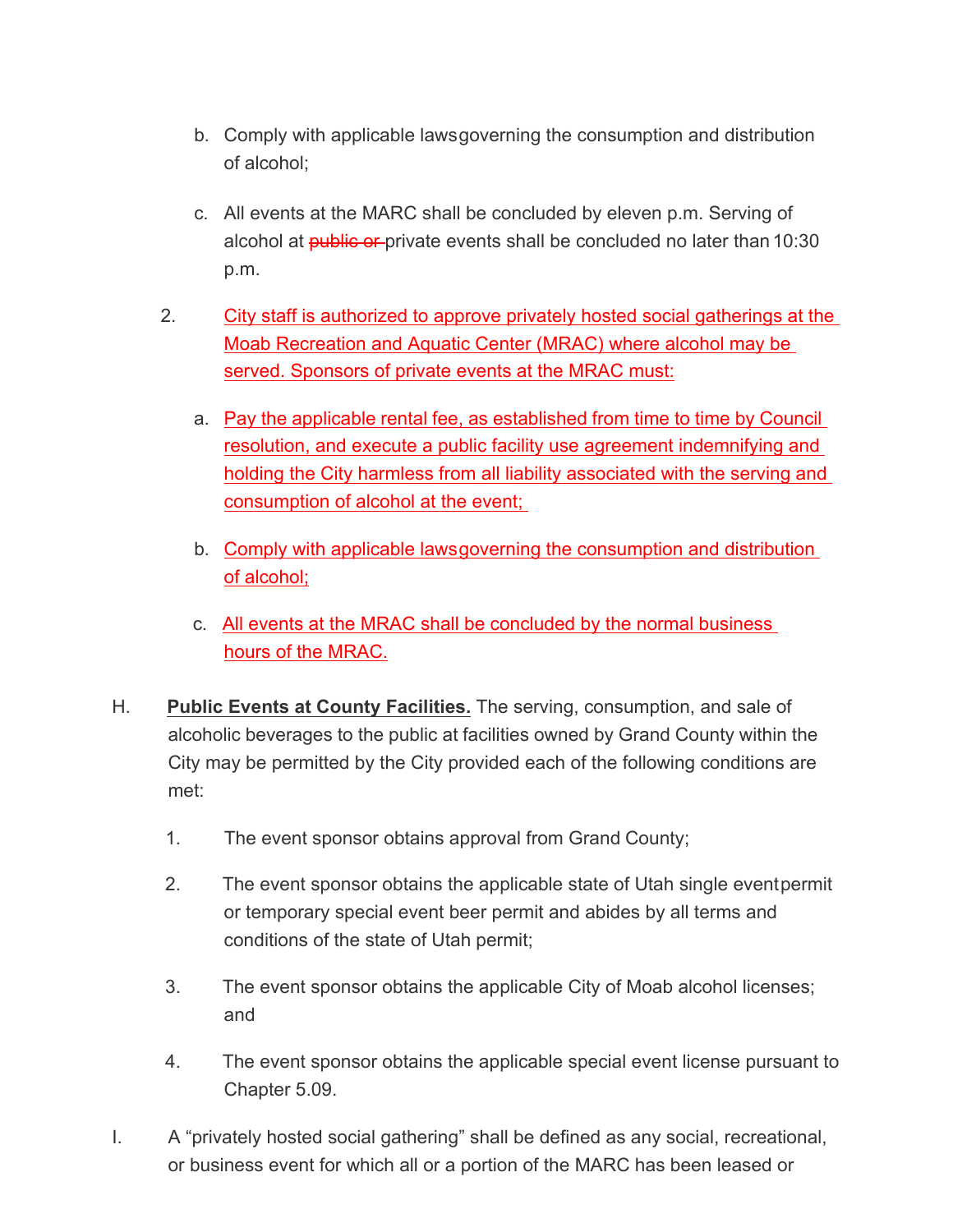licensed, in advance, and the event or function is limited in attendance to people who have been specifically designated, by invitation or otherwise, and their guests. Privately hosted social gatherings shall not in any case be defined to include any event to which the public is invited, whether by advertisement or otherwise, or events where an admission fee is charged.

- J. A "public" event shall be defined to mean any gathering which is open to all persons, which is advertised as open to the general public, or which is open to all persons who purchase admission.
- K. No City employee, agent, or volunteer shall consume alcoholic beverages or participate in the serving or distribution of alcoholic beverages at any gathering authorized pursuant to this section while on duty or acting in an official capacity on behalf of City. Any City employee participating in the serving or distribution of alcoholic beverages must have the required certifications of the state of Utah, with a current copy filled with the City. Nothing in this subsection shall prohibit a City employee, agent, or volunteer from consuming or distributing alcoholic beverages at an event where such person is a guest or event participant.

1. City employees, agents, or volunteers are not deemed to be participating in the serving or distribution of alcoholic beverages where they perform other functions at an event held pursuant to subsection D, City Events.

- L. To be eligible for any license or permit pursuant to this Chapter, an "event sponsor" shall be a natural person twenty-one years of age or older, except in the case of events held under subsection D.
- M. No person shall allow or permit the serving of alcoholic beverages to any person under twenty-one years of age. All persons involved in the serving or distribution of alcoholic beverages do so under the supervision and direction of the event sponsor, who shall be personally responsible for compliance with all applicable public facility use agreement, City code, and State law provisions. Violation of this subsection is a strict liability offense and shall be punishable as a Class C misdemeanor.
- N. The applicable decision maker for any event authorized under this section shall be authorized to attach such other and additional terms and conditions upon the use and occupancy of public facilities as may be deemed necessary and appropriate, depending upon the nature of the event planned. These additional